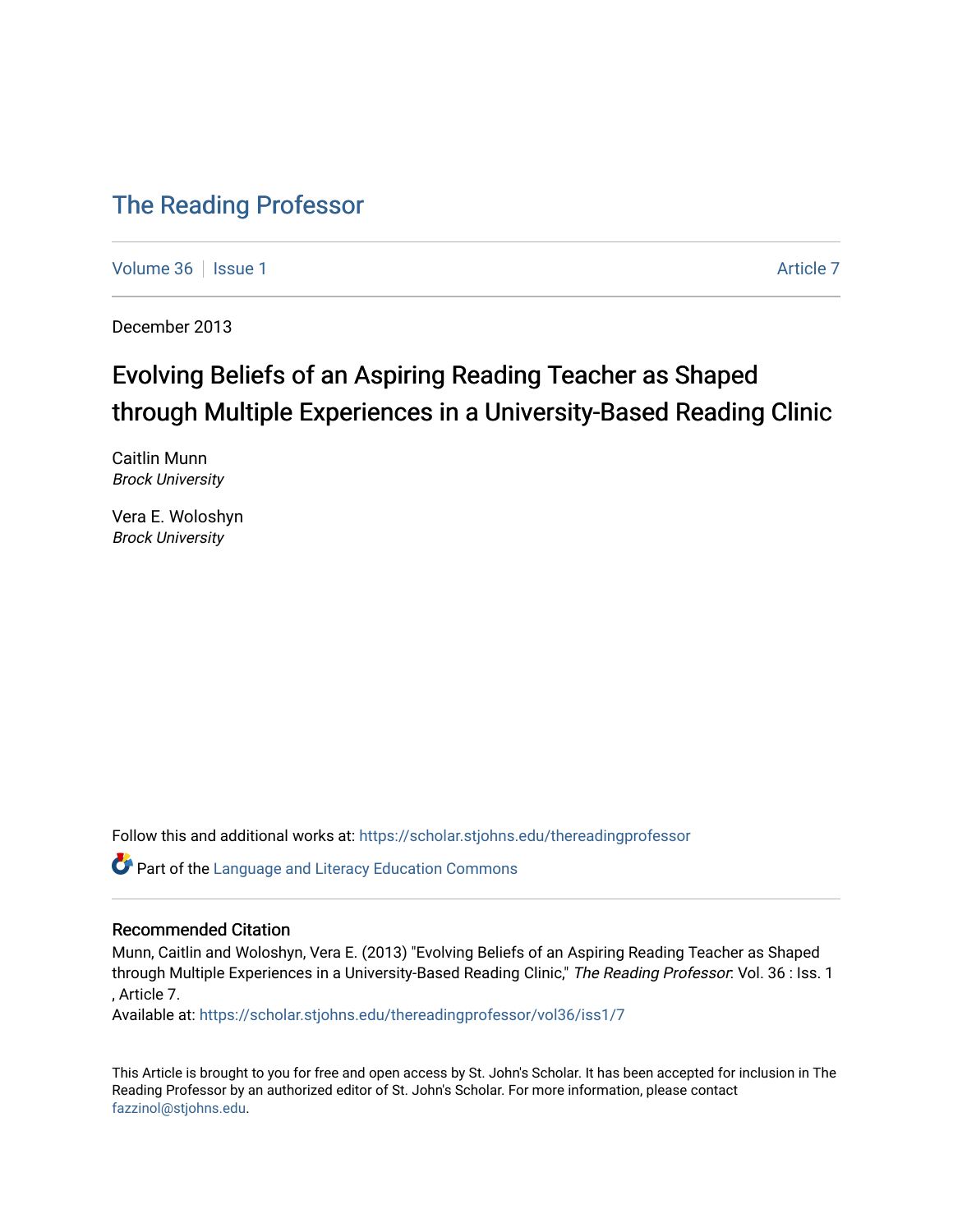# Evolving Beliefs of an Aspiring Reading Teacher as Shaped through Multiple Experiences in a University-Based Reading Clinic

CAITLIN MUNN and VERA E. WOLOSHYN, Brock University

It is essential to provide future reading teachers with the knowledge and skills necessary to make sound programmatic and curriculum decisions on the basis of evidence-based practices. To this end, several comprehensive large-scale reviews have been completed in the last two decades (International Reading Association, 2007; Rand Reading Study Group, 2002), identifying components of effective reading and writing instruction. University-based reading practicums can assist these students acquire such critical knowledge and apply it to practice.

Over thirty years of research confirm that learners who experience reading difficulties benefit from participating in tutoring sessions (Fitzgerald, 2001; Roe & Vukelich, 2001; Woolley & Hay, 2007), demonstrating improved decoding, word attack, reading fluency and comprehension. Tutoring also can be an enjoyable and beneficial experience for tutors, providing them with opportunities to 'give back' to the community, make meaningful differences in learners' lives, and develop meaningful relationships (Fang & Ashley, 2004; Jones, Stallings, & Malone, 2004; Leal, Johanson, Toth, & Huang, 2004).

For those who aspire to be educators, tutoring also provides the opportunity to apply theory to practice (Alsup, Conrad-Salvo, & Peters, 2008; Hart & King, 2007; Rogers-Haverback & Parault, 2008). Specifically, tutoring allows teacher candidates to implement relevant instructional strategies, as well as plan and problem solve independently (Gallagher, Woloshyn, & Elliott, 2009; Morgan, Timmons, & Shaheen, 2006). Tutors also can develop increased knowledge and confidence in using different formats of reading instruction and identifying learners' strengths and areas of need (Morgan et al., 2006). In this way, tutoring experiences can contribute positively to future teachers' sense of teaching self-efficacy (Rogers-Haverback & Parault, 2008; Wasserman, 2009). Practicing teachers who demonstrate high self-efficacy are more likely to demonstrate instructional sensitivity when working with students who struggle as well as embrace innovative instructional techniques relative to their peers with low self-efficacy (Graham, Harris, Fink, & MacArthur, 2011; Nierstheimer, Hopkins, & Dillon, 2000; Wasserman, 2009). Woolley and Hay (2007) caution, however, that in order for tutoring practicums to be successful and promote teaching efficacy, tutors must receive minimal levels of training as well as be supervised and supported in their efforts.

Participating in a university-based reading practicum can provide future teachers with such a structured and supportive learning environment. This is especially true when such programs are interwoven with coursework (Massey & Lewis, 2011), as providing learners with opportunities to transfer course concepts into practice can promote their meaningfulness and relevancy (Ness, 2011). Carefully designed practicums allow for the integration of theory, practice, and self-reflection (Fitzgerald, 2001), encourage

teacher candidates to explore their personal beliefs about learning, and experience learning events that are different from their own while developing relationships with tutees (Fang & Ashley, 2004; Leal et al., 2004). In other words, such practicum experiences can facilitate changes in future educators' knowledge, self-efficacy, beliefs, and pedagogy (Risko, Roller, Cummins, Bean, Collins Block, Anders, & Flood, 2008).

Like others (Coffey, 2010; Henry, Bruland, & Omizo, 2008), we believe that providing senior undergraduate and graduate students with university-based peer tutor and/or mentor roles (e.g., teaching assistants, reading program coordinators) will promote their sense of teaching self-efficacy and prepare them to become knowledgeable and supportive associate teachers (Butler & Cuenca, 2012; Lu, 2010). We also agree with Falk (2011) that not all practicing teachers possess such knowledge, skills and attributes and efforts should be made to promote such capacities at every level of teacher training.

In this study, we describe the experiences of the first author, hereafter referred to as Caitlin, as she participated in various facets of a university-based reading support program. We begin by reflecting on and exploring Caitlin's undergraduate experiences in context of completing a reading practicum. We then elaborate on insights gained by Caitlin as a graduate student as she assumed additional roles associated with the practicum including seminar leader and program coordinator. We document the ways in which these experiences worked to promote her sense of self-efficacy and preparedness as a reading teacher, as well as a peer mentor for other aspiring teachers.

#### **Theoretical framework**

This study was conducted within the theoretical framework of social constructivism where relevant social interactions assist individuals to derive meaning from experience (Vygotsky, 1986; Wink & Putney, 2002). We also draw upon the concept of teacher self-efficacy as derived from Bandura's (1986, 1997) theory of social cognitive theory that situates learners as capable of regulating their behaviours and thoughts. Accordingly, teachers develop self-efficacy through their interpretations and emotional responses to prior teaching experiences as well as through the vicarious experiences and verbal feedback of critical others (Tschannen-Moran, Woolfolk, & Hoy, 1998). In context of the university-based tutoring program described here, tutoring interactions were intended to promote undergraduate tutors' teaching efficacy. The extended reading clinic instructional experiences provided to the first author were intended to further promote her sense of teaching efficacy, in part, through opportunities to mentor and support junior peers.

#### **Method**

1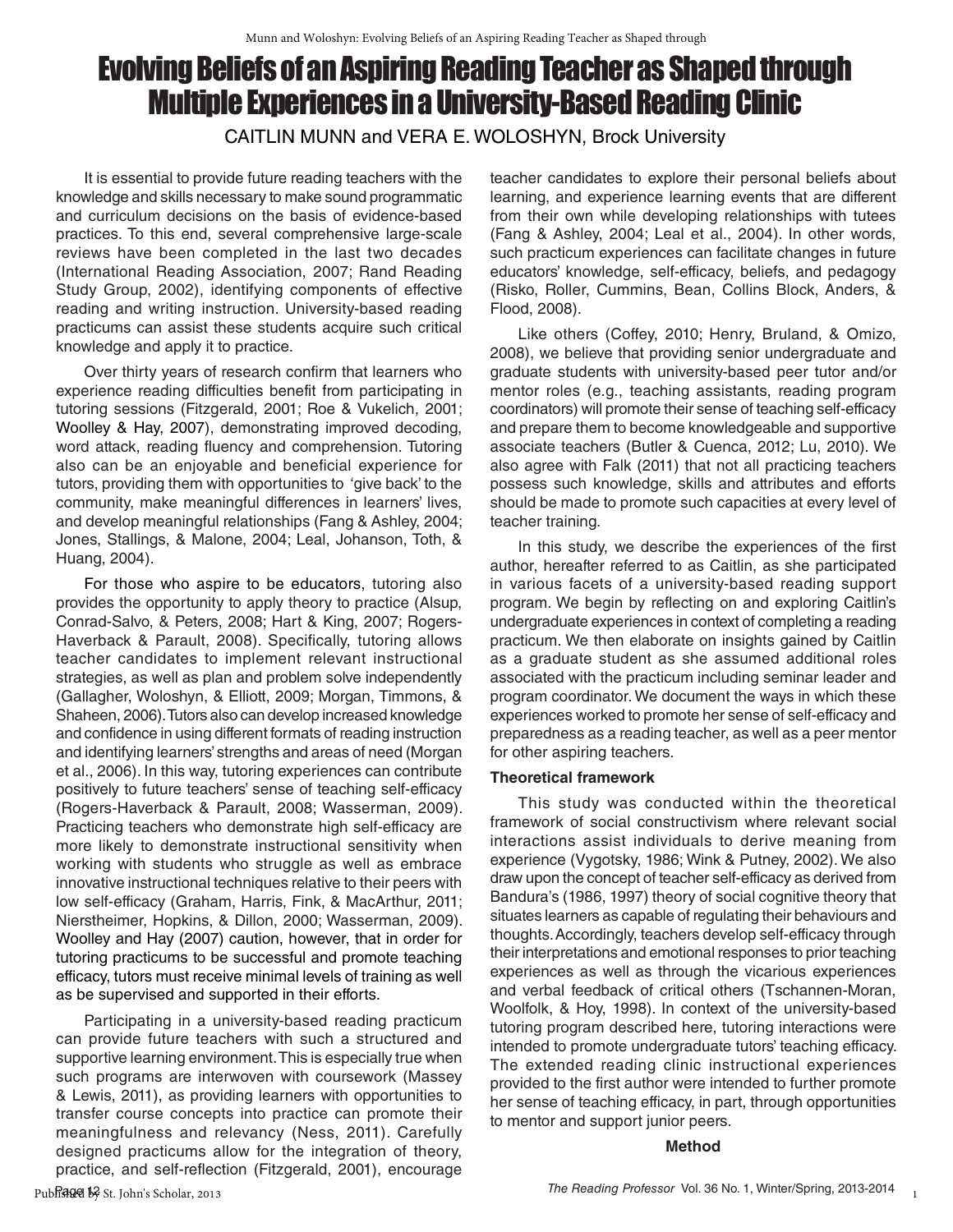#### **Research design**

Case study involves the in-depth exploration of an activity, event, process, or individual based on extensive data collection (Creswell, 2011; Yin, 2009) and is undertaken when researchers want to understand a particular phenomenon that is unique or unusual. In this study, case study methodology was adopted to gain insights into Caitlin's evolving beliefs and experiences as shaped through her collective experiences within the reading clinic.

#### **Instructional context: researchers, reading course and practicum**

We are two educators who share common interests in reading instruction. At the time of this study, Caitlin completed a five-year teacher education program and was in the final stages of completing her Master of Education degree. Her decision to earn a graduate degree was influenced by the lack of available teaching positions (67% of first-year teachers in Ontario report being unemployed or underemployed with similar concerns reported by those graduating within the past five years: McIntyre, 2012; Ontario College of Teachers, 2012) and her continued desire to engage in the profession. Vera was a professor whose research interests and scholarship included developing and implementing strategic instruction and associated teacher professional development. Vera initially came to know Caitlin as an undergraduate student completing her reading course. Later, Caitlin worked with Vera as a course seminar leader and program coordinator in the reading clinic where Vera was the director.

The reading course that Caitlin completed was required for undergraduates completing a 5-year education program (junior-intermediate division), with the majority of undergraduates completing this course in their third year of studies. The course was intended to serve as a precursor to a fifth-year language arts course, familiarizing undergraduates with the reading process and evidence-based reading instruction. Over the 12-week term, undergraduates participated in weekly, two-hour lectures and one-hour seminars.

The course also provided undergraduates with the opportunity to complete a 10-week reading practicum at the university's reading clinic. The practicum required students to apply course concepts in context of working with a school-aged client with reading difficulties. Several program coordinators (mostly graduate students) and a faculty director supervised the practicum. They provided undergraduates with formative feedback with respect to their instructional programming, modeled evidence-based practices, and coordinated scheduling, resources and communications among stakeholders.

#### **Data collection and data analysis**

Throughout each of her various roles and capacities, Caitlin communicated regularly with Vera with respect to her duties and responsibilities and interests in reading instruction. Caitlin maintained systematic documentation related to her experiences in the reading course and associated practicum. Data collection also included documentation of Caitlin's experiences as seminar leader and practicum coordinator including formative feedback provided to undergraduates. Finally, Caitlin participated in a series of 90-120 minute openended, reflective interviews that were audio recorded and transcribed for subsequent analysis, with these reflections continuing throughout the writing of this article.

Data analysis consisted of reading and re-reading the course and seminar materials, program coordinator notes and interview transcriptions in order to develop a holistic understanding with respect to the Caitlin's evolving beliefs and experiences (Creswell, 2011; Yin, 2009). After reviewing the data independently, the researchers met to present their interpretations and arrive at a shared understanding of the themes and associated conclusions. Four themes emerged from the data including (1) evolving beliefs about learning and reading (2) realizing the value of the reading practicum (3) developing as a mentor, and (4), developing as a reading teacher.

#### **Findings**

Caitlin experienced several revelations about herself as a learner and the nature of reading throughout her journey from undergraduate tutor to program coordinator. She also honed pedagogical skills related to providing effective instruction and formative feedback as well as communicating with educational stakeholders.

#### **Evolving beliefs about learning and reading**

When first asked to describe herself as a learner, Caitlin indicated a need to put forth continuous effort and time in order to succeed, "Learning wasn't easy . . . I could do well . . . but I had to work extremely hard". Completing the reading course and practicum provided Caitlin with a unique opportunity to "try" many of the reading strategies and learning processes advocated for younger readers.

A lot of the particular strategies that we would be learning, I would try them on myself. Not all of them worked, but some of them did . . . and it was amazing to realize I could be applying them to my own learning.

Through this process of trial and error, Caitlin came to view the use of such strategic processes as critical to her academic success and time management.

Realizing that I understand how I learned and I can work on my strengths, and I can work on my weaknesses, that I can be successful if I just apply these approaches. I've been successful before, but now I can be successful quicker or successful in a way that I will remember it [content] after. . . . I learned a lot about how students learn and how to help students, but I also learned a lot about how to help myself.

Seemingly inconsistent with her overall reflections of herself as a learner, Caitlin also identified herself as a competent reader who enjoyed engaging with text. She equated her reading successes to her ability to decode print materials across a variety of subjects and content areas while undermining the importance of comprehension.

I think of the different courses I took in university whether it be in math or history, or geography, I could read these texts with no problem . . . so it was almost as if I didn't see comprehension as being part of reading. Because for me,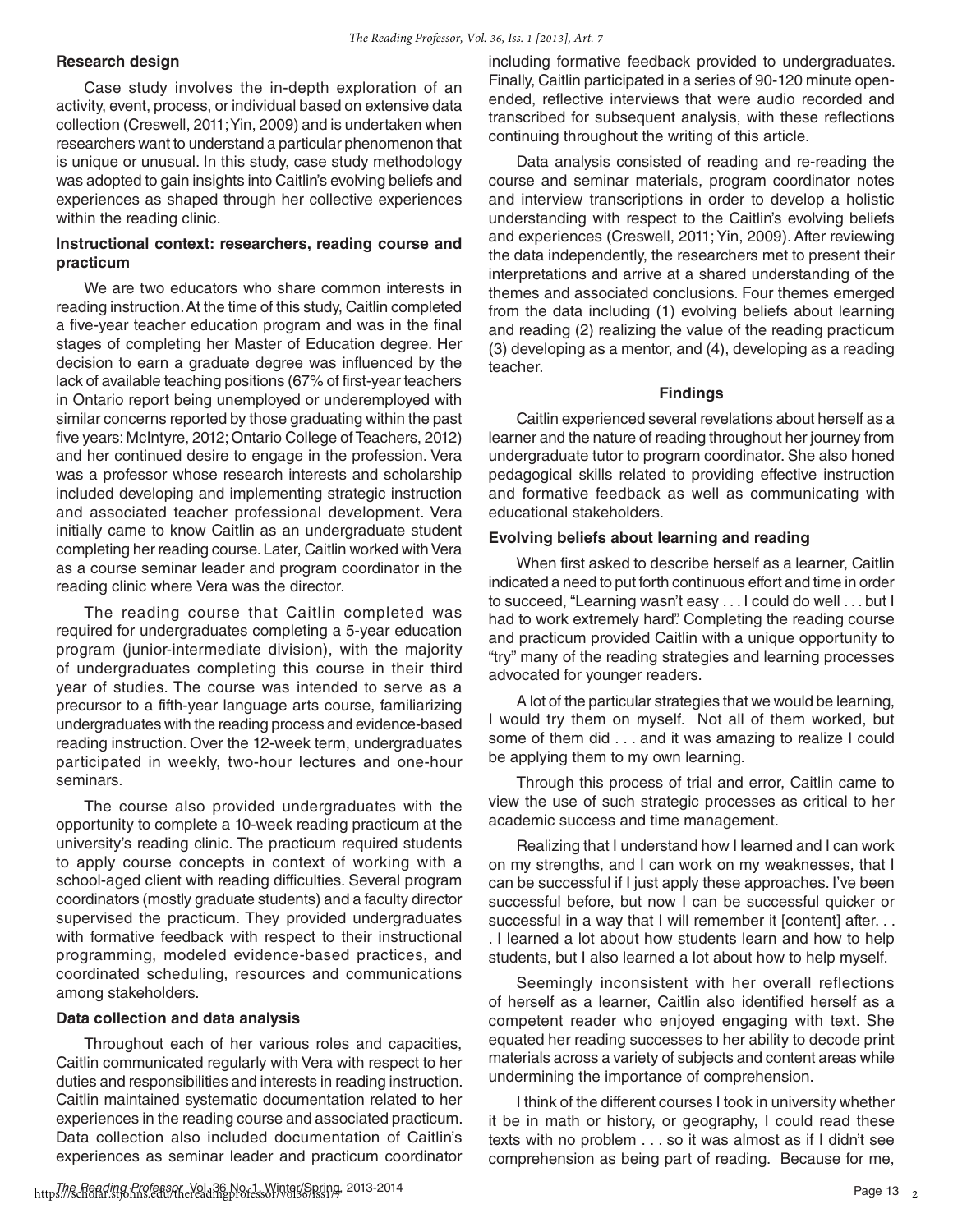I thought, well, I'm an excellent reader. You can give me anything, and I can read it.

Like many other beginning and aspiring teachers, Caitlin demonstrated a vague understanding about the nature of reading (Fang & Ashley, 2004) and she needed to be provided with contradictory information in order to dispel inconsistencies in her beliefs. For instance, she was encouraged to consider the connection between her reflections of self-as-learner versus self-as-reader. Through these discussions, Caitlin came to consider comprehension as part of the reading process and connected it with her perceived learning struggles.

It takes me a long time to read things. For example, if I have to sit down and read an article, I probably have to read it twice, then I have to highlight it, and then I have to go back, and then I have to make notes . . . whereas some of my friends, it [understanding] always came so quickly for them.

This new realization also increased her understanding and empathy for clients at the reading clinic, "I think it helped me a lot when I was tutoring because I realized that I understood that for a lot of students, sometimes it takes longer".

I think one of the biggest changes for me was actually thinking about comprehension as part of reading. . . . that's one thing I've definitely come across a lot in the reading clinic with different students is that they can read; say they can read really quickly or they can get through all the words, but then you ask them after, 'what was it about?' . . . they don't remember any of that.

As program coordinator, Caitlin discovered that some parents held similar beliefs about reading – assuming that their children's difficulties were decoding ones exclusively and that these difficulties could be "remediated" over the course of several sessions. It was Caitlin's responsibility to provide them with a broader definition and understanding of reading.

Some of these parents don't understand we're working on comprehension as well as decoding . . . they have that understanding that reading is simply decoding. . . . They just need someone to explain that this is a gradual process.

Participating in the reading practicum increased Caitlin's understanding of the complexities of reading including the importance of comprehension as well as decoding. This is an important realization in context of previous findings (Fang & Ashley, 2004) indicating that teacher candidates as well as beginning teachers often overemphasize the importance of decoding and word attack processes over comprehension, especially when working with students who experience reading difficulties. Such practices and beliefs can be resistant to change in the absence of contradictory experiences and supported reflection (Barnyak & Paquette, 2010; Osipova, Prichard, Boardman, Kiely, & Carroll, 2011; Linek, Sampson, Laverne-Raine, Klakamp, & Smith, 2006). Completing the reading course and associated practicum also provided Caitlin with insights about herself as a learner. These insights, in turn, promoted a sense of connectedness when working with clients at the reading clinic, consistent with earlier observations that shared struggles can create a sense of shared learning between tutoring dyads (Jacobson, Thorpe, Fisher, Lapp, Frey, & Flood, 2001; Juel, 1996; Paterson & Elliott, 2006). Collectively, these metacognitive realizations and genuine experiences promoted a sense of 'know how' that enhanced Caitlin's efficacy as a reading teacher (Rogers-Haverback & Parault, 2008; Wasserman, 2009).

#### **Valuing of reading practicum**

**Theory to practice bridge.** Caitlin admitted that as an undergraduate student, the practicum brought with it a combined sense of excitement and anxiety. While she was excited about the opportunity to gain experience in the field, she worried about her abilities to meet the needs of her client and be accountable to parents.

I was extremely excited about it, and I still remember that my friends were really excited about it, and I think we were nervous too . . . I started thinking, 'I'm actually going to learn. I'm actually going to learn how to teach, how to do it and work with a student' . . . but I also have this sense that I am representing the university and think, 'What if I don't know enough?'

Participating in the tutoring practicum promoted a shift from student to teacher (Alsup et al., 2008). Specifically, it represented a shift from practicing literacy instruction in the context of hypothetical cases to real-world application – a component that seemingly was missing in some of Caitlin's other courses. This experience, in turn, provided her with increased passion and confidence as a reading teacher.

I felt as if I didn't have that passion about it [other courses] because I was planning a hypothetical unit that I wasn't actually being able to use . . . it was difficult to plan without actually having a student or having a class to plan for.

I liked having research and the application. I have confidence using it [instructional technique] knowing it's been researched. . . . I know I understand something when I am able to apply it . . . once I was able to take what I learned in class and apply it to my lessons with a student, that's when I knew I understood it.

Finally, Caitlin reported feeling well supported during the practicum. Beyond access to instructional ideas and resources, she was appreciative of the formative feedback that she received. She spoke highly of approachable seminar leaders and program coordinators, confirming the importance of training and supervision in the delivery of such practicums (Wasik, 1998) as well as the need to minimize negative emotions such as anxiety and stress while promoting positive ones in order to promote self-efficacy (Bandura, 1977).

I think what stood out to me about it being part of the university was I knew that we would be well supported . . . if you didn't know what you were doing, right away there'd be someone you could go to. There was someone that would help. . . we knew there were support people in the clinic and the reading clinic had resources . . . everything was there.

**Learning about children and families**. Throughout her varied roles, Caitlin had many opportunities to work directly with the families enrolled in the reading clinic. These experiences prompted Caitlin to be cognizant of a variety of family structures as well as how to communicate effectively

The Reading Professor Vol. 36 No. 1, Winter/Spring, 2013-2014

3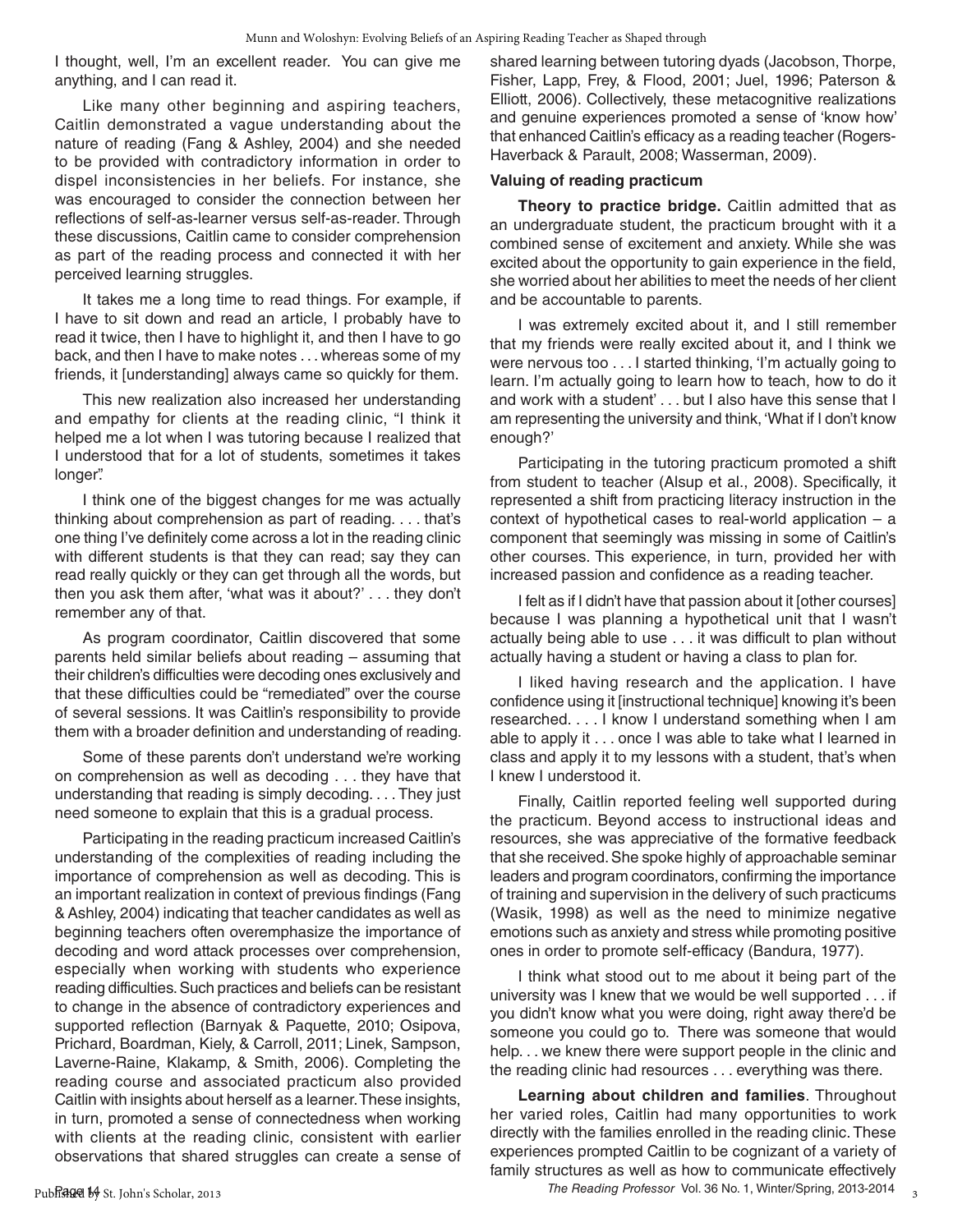with parents and other caregivers. As program coordinator, she became aware of "how busy children's lives are," including the multitude of after-school and extra-curricular activities that many children attended and the sense of fatigue and stress that sometimes followed.

I still remember one mother I talked to about how stressed out her daughter was about not being able to read . . . her daughter had woken up in the morning and she had a bald spot on her head. It was because she had been ripping her hair out because she was stressed.

Caitlin especially was struck by how some of these families differed from her own–insights that she believed were also new to many of the other undergraduates participating in the practicum.

I come from a family setting where my mom stayed at home and she was there with us and made sure we did our schoolwork. . . . For them [undergraduates] it's gaining understanding about the different types of families . . . understanding the role that grandparents have in the children's education . . . or even sometimes an older brother or sister. I remember them [undergraduates] talking to me about that. . . it was a different family structure that they grew up in.

Caitlin came to understand parents' deep concerns for the well-being of their children, their need to talk to others, and their sense of "helplessness" with respect to their children's reading skills. In this way Caitlin become more aware of the importance of understanding the whole child, including his or her home life, school life and interests (Carr, 2003).

It's interesting how much they [parents] tell you, and I think maybe some of them just need someone to listen to them . . . they don't know what to do . . . how much the parents worry. . . . They hurt over the fact that their child is struggling and they have tried things, and they can't change it themselves . . . for a lot of them that was heartbreaking . . . being able to discuss that with them, that was definitely a new experience.

Caitlin drew upon these insights when dialoging with friends and peers who had secured positions (usually as supply teachers) in the school system, challenging their assumptions about what they perceived to be "dysfunctional families" and/or "unconcerned" parents.

She [peer] ranted, 'That's your child. How do you not care? How do you not do that?' I had to stop her and tell her there's far more factors than we know. 'Maybe that parent doesn't have the time. Maybe that parent can't necessarily help them. Maybe the parent doesn't understand how.'

The reading clinic practicum served as a forum for bridging theory to practice (Alsup et al., 2008; Rogers-Haverback & Parault, 2008; Hart & King, 2007), with Caitlin's comments underscoring the value of providing such opportunities to aspiring teachers early in their teacher training programs. The supportive environment provided by the reading clinic worked to promote positive tutoring experiences and reduce anxiety associated with first-time teaching, thus promoting Caitlin's teacher self-efficacy (Coffey, 2010; Wasserman, 2009). The extended experiences of serving as a program coordinator provided further insights

about the nature of students and their families (Carr, 2003) which in turn, inspired Caitlin to assume the role of family advocate or at least challenge her peers' beliefs and tendencies to "blame the parents" when students misbehaved or struggled at school (Nierstheimer et al., 2000; Rohr & He, 2010; Sutterby, Rubin, & Abrego, 2007).

#### **Developing as a mentor**

Caitlin was enthusiastic to use the insights that she had gained while completing the reading course and practicum in her role as a seminar leader. She believed that the competitive nature of the academic program might leave many undergraduates reluctant to experiment with the evidence-based strategies and/or share their learning and tutoring experiences with peers, "it is so competitive and everyone wants to be the best of the best." Caitlin committed to sharing her personal learning struggles and experiences as a seminar leader. She believed that sharing such narratives would further convince undergraduates about the effectiveness of evidence-based practices and provide them with encouragement to apply them when working with clients or when reading independently.

At first, I was embarrassed to tell them [undergraduates] about using the strategies myself . . . but it was something that I came to emphasize in seminar. . . . 'You'd be amazed at how many of these things may work for you . . . whether it's mind mapping or whether it's highlighting or skimming' . . . I told them [undergraduates] that because I had actually had that experience of using it, I was able to share that experience genuinely when I working with young students.

Caitlin believed that by modeling reading instructional practices, the undergraduates would be willing to participate actively in seminar and would be more likely to succeed in the practicum. In her own experience, the opportunity to try strategies in seminar and ask questions without judgment increased her confidence as a tutor and she wanted to the same opportunity for those in her seminar group.

I was demonstrating various resources, whether it was the reader's theater or whether it was reading-by-analogy, or being a word detective. And when I was showing them [undergraduates] the resource, I'd ask how can we apply it for the students that you're working with?

In order for tutors to collaborate with others (Hart & King, 2007) and to learn and grow as professionals (Morgan et al., 2006), it is essential to create a sense of safety and community. To this end, Caitlin recognized that many undergraduates possessed relevant experiences working with children outside of the classroom and encouraged them to consider how they could adopt these experiences to course content and the practicum. Caitlin also became aware that she needed to provide the undergraduate tutors with guidance about classroom management and student motivation – areas that she had not considered as part of reading instruction in the past.

They [undergraduates] would say, 'Here is my lesson, my client won't do it.' So I would say, 'Well, switch it up. Try using the volleyballs and writing words on there. Or try doing a scavenger hunt' . . . Once they switched it up and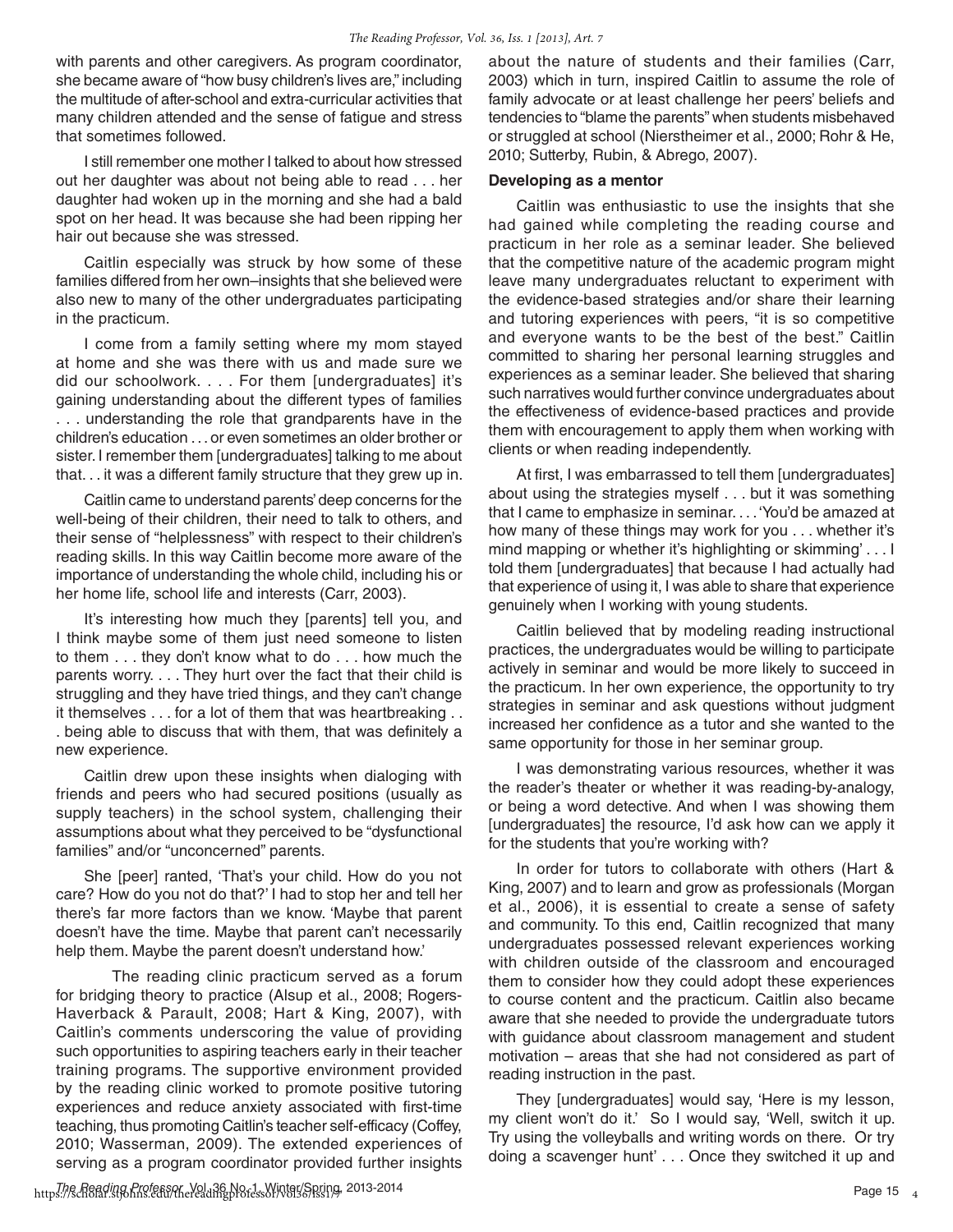made it active, they were able to complete the lesson. They understood what they should be doing with the client. It was just having that experience... I think a lot of the times those behavioral issues can be fixed.

Providing formative and nonjudgmental feedback was also an important component of these roles, especially when working with undergraduate tutors who were struggling and/ or seemingly disengaged. Caitlin often left lesson ideas for individual tutors and offered to co-tutor, emphasizing that the offer was a supportive effort versus a punitive or evaluative one.

I would like to offer to teach the first 20-25 minutes of your session . . . to see if I can develop some strategies and suggestions to help your client get focused and on task . . . don't worry about losing marks. . . . This is just to help out since you have a challenging situation. I look forward to tutoring with you.

Assuming the roles of seminar leader and program coordinator reinforced Caitlin's understandings of reading and reading instruction, reinforcing that personal learning is improved through teaching and mentoring others (Deaton & Deaton, 2012; Henry et al., 2008). Equally important, these roles provided Caitlin with the opportunity to provide emotional and social support to other inspiring teachers – skills and attributes that are consistent with effective mentors/ associated teachers (Butler & Cuenca, 2012; Licklider, 1995).

#### **Developing as a reading teacher**

Participating in the reading practicum also extended Caitlin's knowledge and skills related to being a classroom educator and reading teacher. When reflecting on her final year in the teacher education program, Caitlin acknowledged that she and her peers who had completed the third-year reading practicum engaged in their language arts course differently relative to those who had not participated in the practicum. Specifically, she believed that she and her colleagues were more confident in their abilities to lesson plan for an entire classroom while simultaneously responding to the needs of individual students through differentiated instruction. Her responses endorse previous findings that well-structured reading practicums can promote teaching selfefficacy and positively effect teacher candidates' instructional practices (Gallagher et al., 2009; Hoffman, Roller, Maloch, Sailors, Duffy, & Beretvas, 2005).

Absolutely every single person in that program would say they were prepared to teach reading and the language arts . . . or at least feel more prepared . . . because they had that background [practicum]. . . . For us, it was more about differentiated instruction and how to meet the needs of all your students because we had worked one-on-one, and we had seen that there were students that may be really great at decoding but struggled with comprehension or had other needs, so we were looking more to those aspects. I guess we held a different perspective.

#### **Discussion**

The findings of this study confirm and extend the value of the reading practicum as a valuable complement to undergraduate reading courses (Dawkins, Ritz, & Louden, 2009; Jones et al., 2004) and teacher preparation (Barnyak & Paquette, 2010; Fang & Ashley, 2004; Leal et al., 2004; Massey & Lewis, 2011). The practicum provided Caitlin with the opportunity to bridge the theory-practice gap by developing a refined understanding of the reading process (Massey & Lewis, 2011), gain confidence using evidencebased pedagogical practices (Barnyak & Paquette, 2010), and provide individualized instruction (Alsup et al., 2008). While most teacher candidates participate in some form of teaching practicum as part of their final year, we believe that the gains associated with the reading practicum described here were especially meaningful in that they occurred relatively early in Caitlin's initial teacher education studies. Early experiences using evidence-based practices can reinforce individuals' motivation for the teaching profession (Atkinson & Colby, 2006), as well as their empathy for those who struggle with the reading process (Juel, 1996). Such early experiences also can prompt future educators to critique and challenge their existing beliefs about reading and reading instruction, working to dispel misconceptions that otherwise would likely impede the implementation of effective reading programming (Barnyak & Paquette, 2010; Linek et al., 2006). Collectively, these experiences worked to promote Caitlin's sense of teaching efficacy and are consistent with Bandura's (1997) recommendation that teacher self-efficacy be developed in the early stages of teaching.

Caitlin's learning gains also were extended and intensified through additional opportunities to participate in the practicum as a graduate student. Assuming the responsibilities of seminar leader and practicum coordinator provided her with an extended experience to model evidence-based practices by serving as a facilitator and guide for undergraduate tutors. Coordinating the practicum provided Caitlin with insights and sensitivities related to the needs and concerns of undergraduate tutors as well as the opportunity to participate in the creation of a safe and nonjudgmental learning environment.The creation of such learning environments are important for the success of university-based reading clinics as tutors respond positively to supervisors who possess similar and relevant reading instruction experiences and who were willing to provide ongoing, formative feedback (Fitzgerald, 2001; Johnson, 2010; Roe & Vukelich, 2001). We believe that participation in these learning environments is also important for ongoing teacher development and may provide salient experiences for their future roles as mentors and associate teachers (Henry et al., 2008).

For these reasons, we advocate for continued learning experiences within structured, university-based reading practicums that extend beyond the role of tutoring whenever possible. We believe that by providing undergraduate and graduate students with comprehensive experiences like those described here, they will develop into well-prepared educators who are able to meet the needs of multiple learners and educational stakeholders.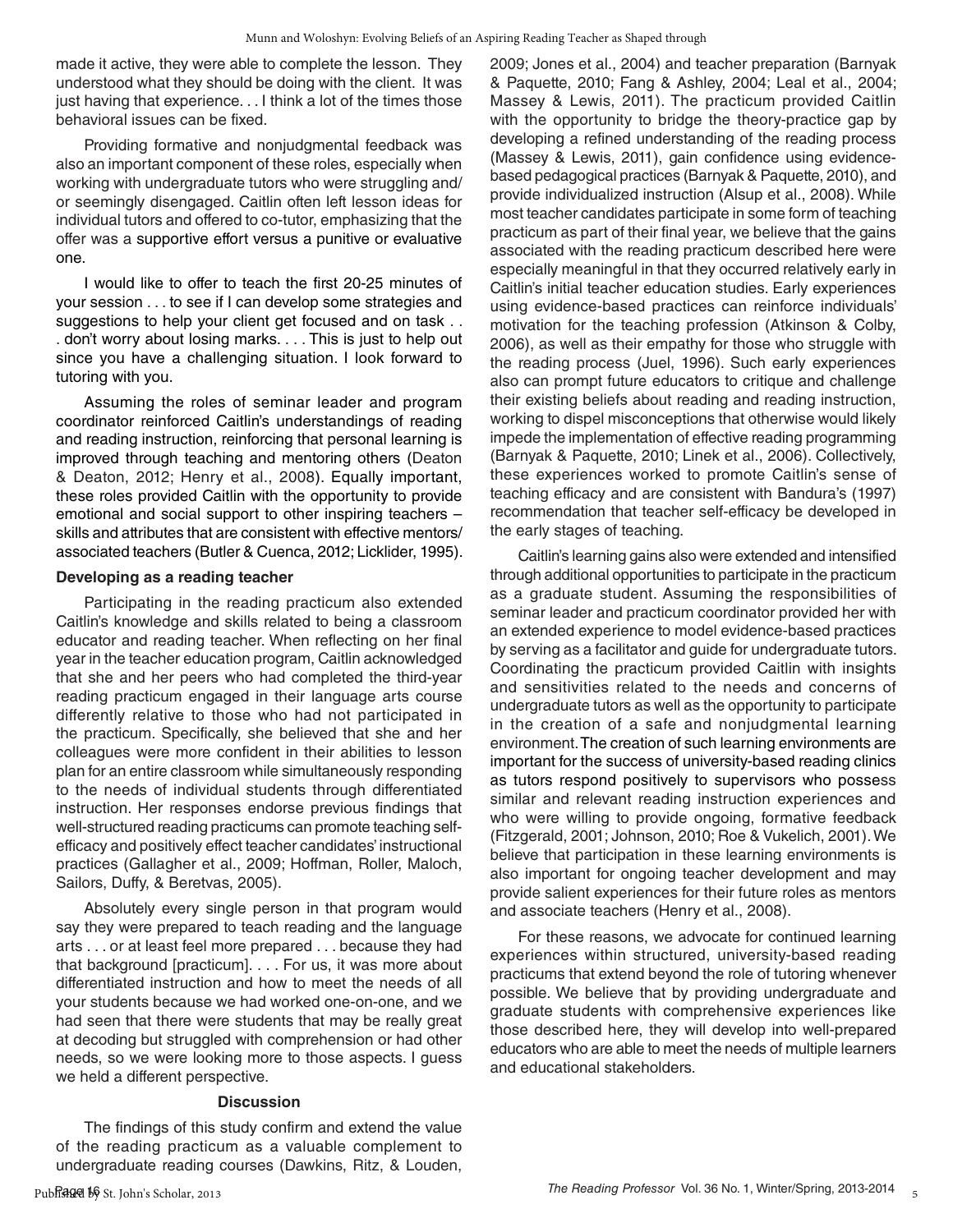#### **References**

*Reading Research Quarterly*, *36*(1), 28-47.

- Alsup, J., Conard-Salvo, T., & Peters, S. F. (2008). Tutoring is real: The benefts of the peer tutor experience for future English educators. *Pedagogy: Critical Approaches to Teaching Literature, Language, Composition and Culture*, *8*(2), 327-347.
- Atkinson, T. S., & Colby, S. A. (2006). Who's teaching, who's learning? Analyzing the professional growth of graduate student tutors. *Mentoring & Tutoring*, *14*(2), 227-245.
- Bandura, A. (1986). *Social foundations of thought and action: A social cognitive theory.* Englewood Cliffs, NJ: Prentice-Hall.
- Bandura, A. (1997). *Self-effcacy: The exercise of control.* New York: W. H. Freeman.
- Barnyak, N. C., & Paquette, K. R. (2010). An investigation of elementary preservice teachers' reading instructional beliefs. *Reading Improvement*, *47*(1), 7– 17.
- Butler, B. M., & Cuenca, A. (2012). Conceptualizing the roles of mentor teachers during student teaching. *Action In Teacher Education*, *34*(4), 296-308.
- Carr, K. (2003). Today's reading clinic: How relevant is the graduate reading practicum. *The Reading Teacher*, *57*(3), 256-268.
- Coffey, D. J. (2010). Mentoring promotes qualities that lead to teacher satisfaction. In S. Szabo, M. Sampson, M. Foote, F. Falk-Ross (Eds.) , *Mentoring literacy professionals: Continuing the spirit of CRA/ALER after 50 years* (pp. 179-199). St. Cloud, MN: Association of Literacy Educators & Researchers.
- Creswell, J. W. (2011). *Qualitative inquiry and research design: Choosing among firve approaches* (4<sup>th</sup> ed.). Thousand Oaks, CA: Sage Publications.
- Dawkins, S., Ritz, M. E., & Louden, W. (2009). Learning by doing: Preservice teachers as reading tutors. *Australian Journal of Teacher Education*, *34*(2), 40-49.
- Deaton, C. C., & Deaton, B. (2012). Using mentoring to foster professional development among undergraduate instructional leaders. *Journal of College Science Teaching*, *42*(1), 58-62.
- Fang, Z., & Ashley, C. (2004). Preservice teachers' interpretations of a feld-based reading block. *Journal of Teacher Education*, *55*(1), 39-54.
- Falk, B. (2011). Supporting teacher learning: From novice to experienced to mentor. *New Educator, 7*(2), 11-113.
- https://scholar.org/col.arg/col.arg/col.arg/col.arg/col.arg/col.arg/col.arg/col.arg/col.arg/col.arg/col.arg/col<br>https://scholar.stjohns.edu/thereadingprofessor/vol36/iss179, 2013-2014 Fitzgerald, J. (2001). Can minimally trained college student volunteers help young at-risk children to read better?
- Gallagher, T. L., Woloshyn, V. E., & Elliott, E. (2009). Exploring the salient experiences of pre-service teacher candidates who were former volunteer tutors. *Mentoring & Tutoring: Partnership in Learning, 17*(2), 129-146.
- Graham, S., Harris, K. R., Fink, B., & MacArthur, C. A. (2001). Teacher efficacy in writing: A construct validation with primary grade teachers. *Scientifc Studies of Reading, 5*(2), 177–202.
- Hart, S. M., & King, J. R. (2007). Service learning and literacy tutoring: Academic impact on pre-service teachers. *Teaching and Teacher Education*, *23*(4), 323-338.
- Henry, J., Bruland, H., & Omizo, R. (2008). Mentoring frst-year students in composition: Tapping role construction to teach. *Currents in Teaching and Learning*, *1*(1), 17-28.
- Hoffman, J. V., Roller, C., Maloch, B., Sailors, M., Duffy, G., & Beretvas, S. N.
- (2005). Teachers' preparation to teach reading and their experiences and practices in the frst three years of teaching. *The Elementary School Journey*, *105*(3), 267-287.
- International Reading Association. (2007). Teaching reading well: A synthesis of the International Reading Association's research on teacher preparation for reading instruction. Newark: DE.
- Jacobson, J., Thrope, L., Fisher, D., Lapp, D., Frey, N., & Flood, J. (2001). Cross-age tutoring: A literacy improvement approach for struggling adolescent readers. *Journal Of Adolescent & Adult Literacy*, *44*(6), 528-536.
- Johnson, D. (2010). Learning to teach: The infuence of a university-school partnership project on pre-service elementary teachers' efficacy for literacy instruction. *Reading Horizons*, *50*(1), 23-48.
- Jones, B. D., Stallings, D. T., & Malone, D. (2004). Prospective teachers as tutors: Measuring the impact of a servicelearning program on upper elementary students. *Teacher Education Quarterly*, *31*(3), 99-118.
- Juel, C. (1996). What makes literacy tutoring effective? *Reading Research Quarterly*, *31*(3), 268-289.
- Leal, D., Johanson, G., Toth, A., & Huang, C. C. (2004). Increasing at-risk students' literacy skills: Fostering success for children and their preservice reading endorsement tutors, *Reading Improvement*, *41*(1), 75-96.
- Licklider, B. L. (1995). The effects of peer coaching cycles on teacher use of a complex teaching skill and teachers' sense of effcacy. *Journal of Personnel Evaluation in Education*, *9*(1), 55-68.